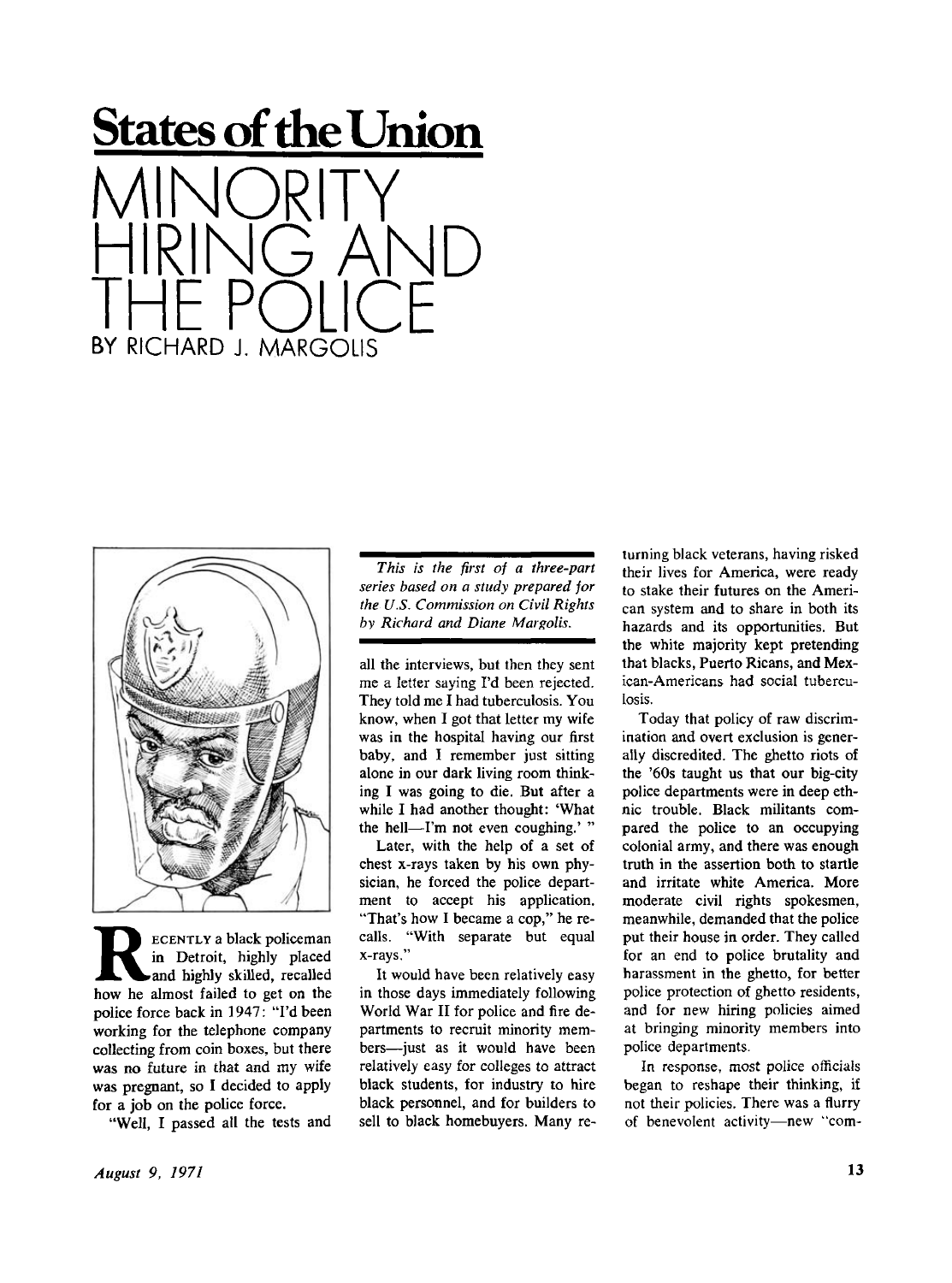**munity relations" efforts to draw policemen and ghetto residents closer together; sensitivity sessions aimed both at exposing and expunging racism among white policemen; elaborate programs designed ostensibly !o persuade minority group members to pursue police careers. Unfortunately, many of the programs are studies in frustration; several are little better than public relations schemes aimed at improving a department's image without upsetting its prejudices. Thus the essential task of integrating our disaffected citizens into society's system of law enforcement remains largely unfinished, even in cities and states where commitments have been made and programs mounted.** 

**O**<sup>N</sup> THE other hand, encouraging trends have emerged.<br>Forty years ago, according to Gunnar Myrdal, there were only **N THE other hand, encouraging trends have emerged. Forty years ago, according 1,500 black policemen in the entire nation; there are almost that many in the city of Washington today. Other police departments, often in cities that have never won a brotherhood award, are beginning to reappraise their racist tendencies. In Dallas recently. Police Chief Frank Dyson announced he had suspended efforts to recruit** *white* **policemen. ''I want qualified applicants, but I want some blacks and browns." he explained. "Our ratio is quite low; we have . . . about 50 [blacks and browns] out of 1,740. So we intend to bring that up considerably with all means possible."** 

**It will not be easy. Every big-city police department has an intricate obstacle course for prospective employes. By and large, these obstacles have been placed there for the best of reasons—to insure the screening out of unqualified candidates. In practice, however, they have frequently worked as a discriminatory mechanism. What follows, in roughly descending order of importance, is a description of some of the procedural requirements making it difficult for blacks and browns to become policemen.** 

**The written test. This is the toughest hurdle. In some cities fewer than 10 per cent of black applicants are able to surmount it. Typically, the examination is a shortened version of the Army General Classification Test (AGCT) or of any of several other standard intelligence tests e.g., Otis-Quick, the California Short Form, the Wonderlic Personnel Test. These usually include problems in logic, arithmetic, vocabulary, and spatial relationships. Police and civil service officials tend to equate a man's score with his "native intelligence." the implication being that persons who do poorly are intellectually inadequate.** 

**Yet the tests are often arbitrary and. in some case;, discriminatory. "The usual multiple-choice written test is one of the most discriminatory instruments against culturally disadvantaged people," notes Dr. Felix Lopez, an authority on manpower training. "A better indication of success on the job is the actual personal accomplishment of the applicant what he did with what he was given. A high school graduate from a white, middle-class background might be an underachiever, while the completion of high school by a Negro youth from the ghetto might be a real expression of drive and motivation."** 

**Indeed, many of the test questions seem to stack the deck against anyone who has grown up in an urban ghetto. Here are some examples:** 

*1. True or false:***<sup>R</sup>** .S.v **. p .** *means "reply not necessary"?* 

*High yields of food crops per*  acre accelerate  $\longrightarrow$  of soil nutri*ents.* 

*A. depletion B. erosion C. cultivation D. fertilization E. conservation* 

*The opposite of* **natural** *is:* 

*A. superficial B. strange C. injurious D. artificial E. foreign* 

*4 A club that accepts only rich members is said to be:* 

*A. snobbisli B. exclusive C. conservative D. Republican E. un-American* 

**It seems clear that a black slum dweller might answer such questions**  **differently from a middle-class white man, and partly as a consequence of this, thousands of black and Spanishspeaking police applicants are being rejected. The upshot is that the minority community sees the tests as a slick, exclusionary gimmick, while the police cite them to prove that an extremely limited number of ghetto men are qualified to join their ranks.** 

**Attempts to devise an exam that would also be fair to minorities are generally shouted down by the rankand-file as a "lowering of standards." But standards are precisely what the tests lack, since they have not been shown to predict an applicant's performance as a policeman—or very much else that is relevant, for that matter, AGCT test "norms," for example, were established by use of a sample that included neither women nor blacks. "This research offers little, if any, value to present-day consumers of the AGCT," notes Dr. Bert A. Goldman in** *Mental Measurements Yearbook* **(sixth edition).** 

**Departments that equate fairer tests with lower standards are, in effect, torpedoing minority recruitment efforts. Few local governments have faced up to this melancholy fact, but several are questioning their old assumptions. Detroit's police department is seeking the research funds to develop a new, nonbiased test (it now uses the Wonderlic, said to be among the most culturally biased); Washington is writing a new test; and the California Personnel Division is making a study of the kinds of questions minority members frequently get wrong, with an eye to eliminating unfair questions from standard tests. These are small, tentative steps on one segment of the long road to justice in police hiring practices.** 

**The background investigation. In some cities this eliminates a higher proportion of seemingly qualified blacks and Mexican-Americans than**  whites. Moreover, many blacks vol**untarily drop out of the race before a background check can be made, being aware that the "weaknesses"**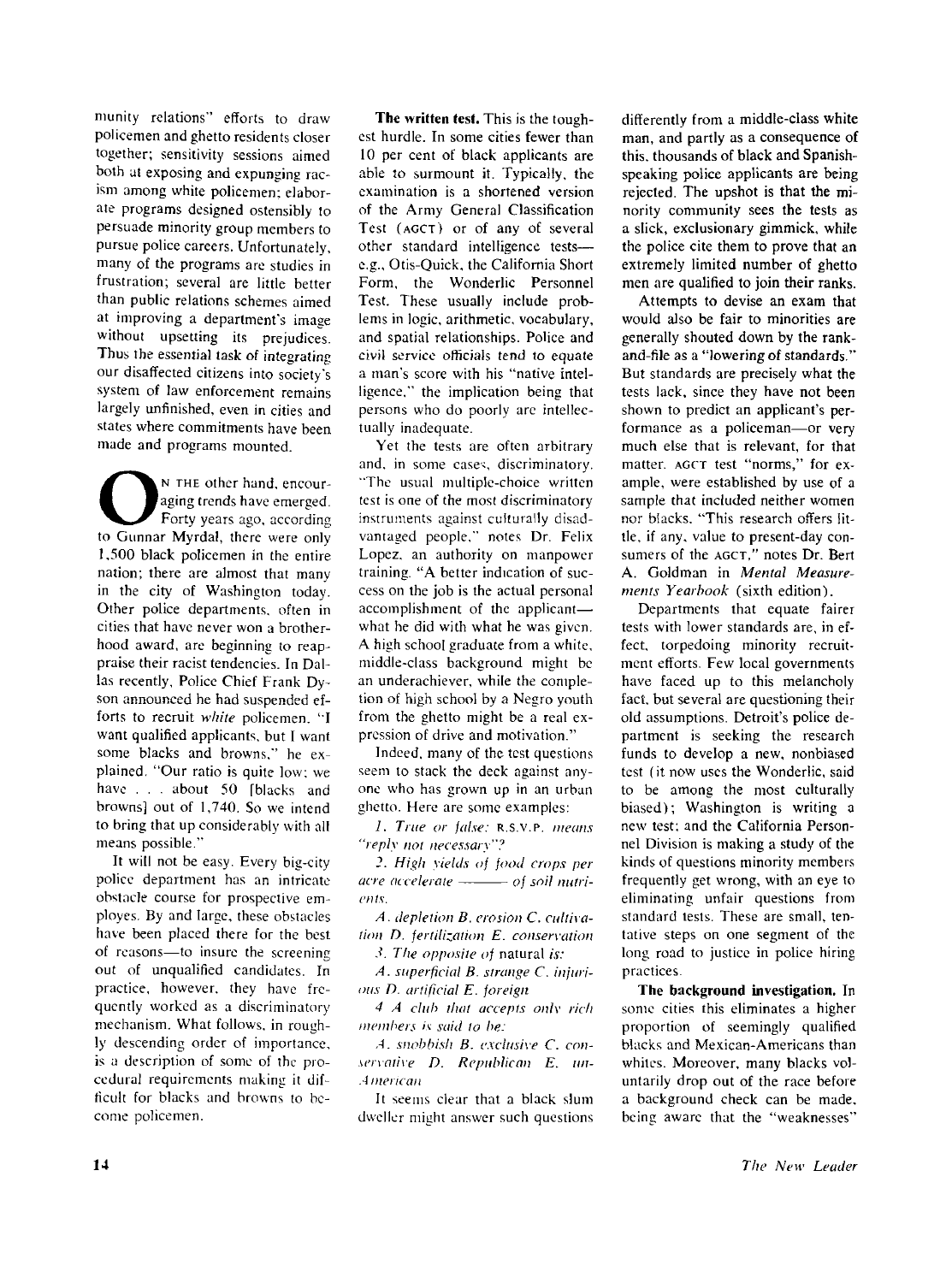**investigators look for are precisely those which are more common to ghetto communities.** 

**Investigators apply a whole set of vague middle-class standards. In home interviews with the applicant, for instance, the investigator takes note of the prospect's clothes and appearance, his tone of voice, the condition of his living quarters, and the attitude of his wife. (The wife is expected to be enthusiastic about her husband's police career.) Here are some typical comments from Detroit police investigators:** 

**portunities for prejudiced evaluations (unintentional or otherwise), particularly since nearly all police investigators are white and middleclass. Such arbitrary values as neatness, enthusiasm and overall personal pleasingness can vary, depending on one's life situation. The crowded ghetto family, living in two or three rooms, may be compelled to endure a clutter that is beneath police standards; and the black man who holds two low-paying jobs in order to support his family may be too weary to impress the interrogators.** 



**"Subject said he had no hobbies." "His mother took an active part in the precedings."** *(Sic.)* 

**"Applicant was very slow in holding a conversation."** 

**"Subject's house was neat, clean, well-maintained."** 

**"Applicant's wife does not object to his being a policeman."** 

**"Applicant appears financially sound."** 

**Police officials, in defending these interviews, point to the need for thoroughness: "We can't afford to take chances on applicants. We want to find out as much as we can." At the same time, they offer endless op-**

**A more serious element in the background investigations—and certainly a greater bar to minority group members—is the applicant's police record. But consistency is lacking. Some states automatically eliminate applicants with a felony conviction record. Many police departments overlook juvenile records if they are free of assault convictions. In general, police departments are willing to forgive and forget minor crimes committed in the relatively dim past. As a Miami police personnel officer remarked, "I don't think there's a single applicant who hasn't stolen something in his life."** 

**Still, a long arrest record—even if devoid of convictions—is viewed as suspicious, and in some instances is automatically disqualifying. One cannot argue with the premise that criminals make bad policemen, but there is reason to wonder how many blacks and browns, having been falsely or frivolously arrested, are subsequently disqualified.** 

**The same holds true for driving violations. Few policemen would admit publicly what a Detroit lieutenant conceded to me privately: "I've been on the force long enough to know that a colored man in a car is going to get stopped a lot more often than a white man." The lieutenant was explaining why the Detroit Police Department, along with several others around the country, had recently liberalized its hiring standards by increasing the allowable number of moving violations.** 

**On the whole, though, police background and character investigations fail to take into account the special problems of the ghetto residents, including their frequently trouble-filled relations with the police. Perhaps more important, the vague criteria used in some cases create possibilities for discrimination where none need exist; and they generate suspicion and distrust in minority communities, discouraging prospective applicants from taking the deep plunge.** 

**The medical examination. This has a long history of spurious uses in the interest of prejudice, as suggested by the story of the Detroit policeman who was falsely informed he had tuberculosis. But in most cities that is ancient history, and incidents of raw discrimination in medical examinations are rare. One such rarity may have occurred recently in Miami, when a black veteran, who had served in Vietnam as a member of the Military Police, was rejected by the Miami Police Department on the grounds that one of his legs was onehalf inch shorter than the other one. When the applicant lodged a formal complaint, the decision was reversed.**